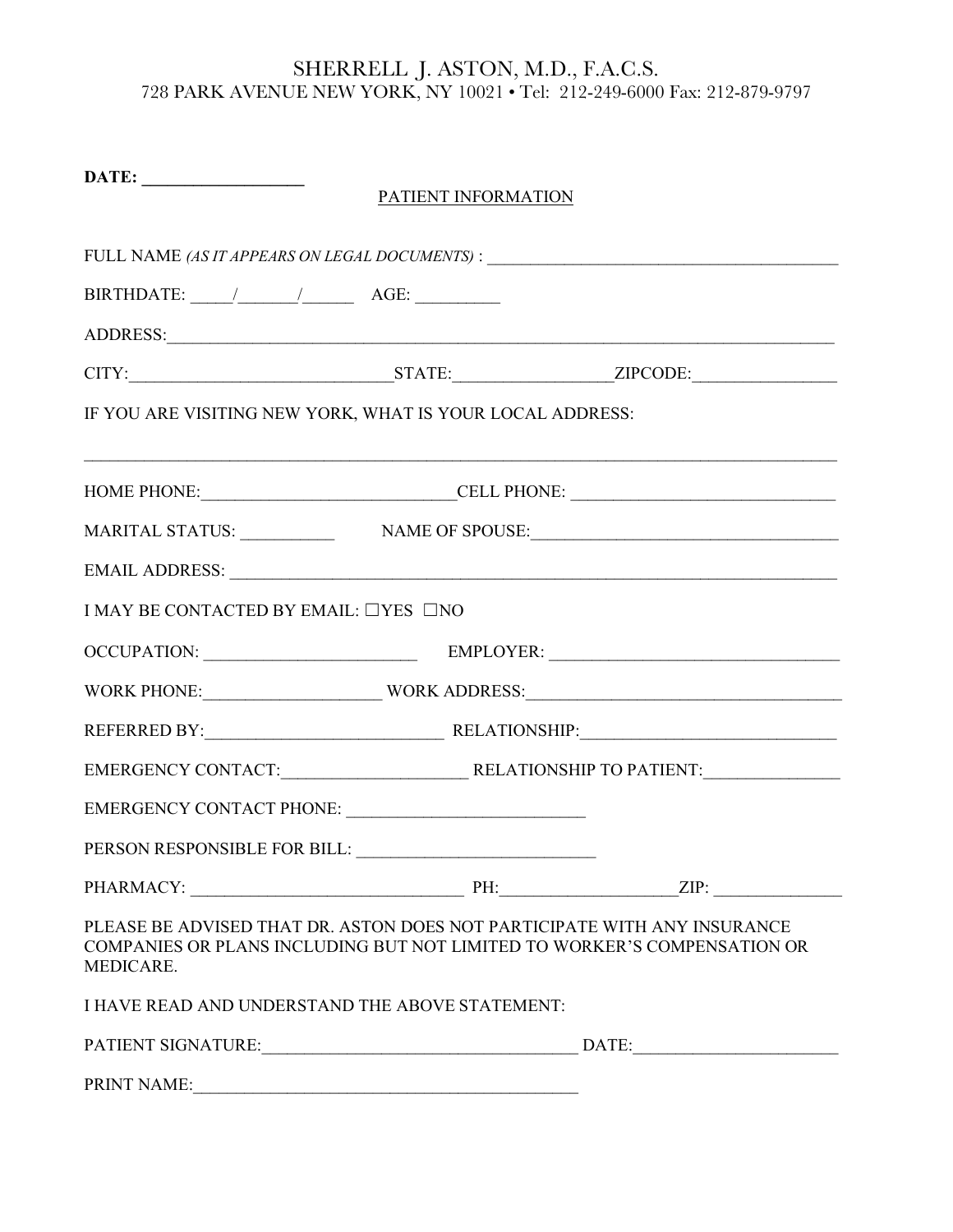## SHERRELL J. ASTON, M.D., F.A.C.S. 728 PARK AVENUE NEW YORK, NY 10021 • Tel: 212-249-6000 Fax: 212-879-9797

#### MEDICAL HISTORY:

# **DO YOU HAVE A HISTORY OF THE FOLLOWING**? Please check all that apply

| $\Box$ HEPATITIS<br>$\square$ SLEEP APNEA<br>$\square$ STROKE<br>□BLOOD CLOTS<br>ARE YOU ALLERGIC TO ANY OF THE FOLLOWING?: Please check all that apply<br>$\Box$ ANTIBIOTIC<br><b>OINTMENT</b><br>$\Box$ ADHESIVE TAPE | $\Box$ BLEEDING<br><b>DISORDERS</b><br>$\Box$ HIV/AIDS<br>DO YOU CURRENTLY SMOKE?:__________IF YES, HOW MUCH:_____________________________<br>HAVE YOU EVER SMOKED?:________IF YES, FOR HOW LONG?:____________________________<br>PLEASE LIST ALL PREVIOUS AND CURRENT MEDICAL CONDITIONS: _______________________ |
|-------------------------------------------------------------------------------------------------------------------------------------------------------------------------------------------------------------------------|--------------------------------------------------------------------------------------------------------------------------------------------------------------------------------------------------------------------------------------------------------------------------------------------------------------------|
|                                                                                                                                                                                                                         |                                                                                                                                                                                                                                                                                                                    |
|                                                                                                                                                                                                                         |                                                                                                                                                                                                                                                                                                                    |
|                                                                                                                                                                                                                         |                                                                                                                                                                                                                                                                                                                    |
|                                                                                                                                                                                                                         |                                                                                                                                                                                                                                                                                                                    |
|                                                                                                                                                                                                                         |                                                                                                                                                                                                                                                                                                                    |
|                                                                                                                                                                                                                         |                                                                                                                                                                                                                                                                                                                    |
|                                                                                                                                                                                                                         |                                                                                                                                                                                                                                                                                                                    |
|                                                                                                                                                                                                                         |                                                                                                                                                                                                                                                                                                                    |
|                                                                                                                                                                                                                         |                                                                                                                                                                                                                                                                                                                    |
|                                                                                                                                                                                                                         |                                                                                                                                                                                                                                                                                                                    |
|                                                                                                                                                                                                                         |                                                                                                                                                                                                                                                                                                                    |
|                                                                                                                                                                                                                         |                                                                                                                                                                                                                                                                                                                    |
|                                                                                                                                                                                                                         |                                                                                                                                                                                                                                                                                                                    |
| SURGICAL PROCEDURES: Please list year and name of surgeon; including cosmetic surgery                                                                                                                                   |                                                                                                                                                                                                                                                                                                                    |
|                                                                                                                                                                                                                         |                                                                                                                                                                                                                                                                                                                    |
| HOSPITALIZATIONS: Please include year and reason                                                                                                                                                                        |                                                                                                                                                                                                                                                                                                                    |
|                                                                                                                                                                                                                         |                                                                                                                                                                                                                                                                                                                    |
|                                                                                                                                                                                                                         |                                                                                                                                                                                                                                                                                                                    |
|                                                                                                                                                                                                                         | MEDICATIONS: Please include name, frequency and dosage:<br><u>Canadian Communications</u>                                                                                                                                                                                                                          |
|                                                                                                                                                                                                                         |                                                                                                                                                                                                                                                                                                                    |
|                                                                                                                                                                                                                         | HERBAL AND HOLISTIC MEDICATIONS: Please list all over the counter medications you take including                                                                                                                                                                                                                   |
|                                                                                                                                                                                                                         |                                                                                                                                                                                                                                                                                                                    |
|                                                                                                                                                                                                                         |                                                                                                                                                                                                                                                                                                                    |
| FAMILY HISTORY:                                                                                                                                                                                                         |                                                                                                                                                                                                                                                                                                                    |
|                                                                                                                                                                                                                         | DIABETES:___________________HEART DISEASE:__________________CANCER:_________________________________                                                                                                                                                                                                               |
| BLEEDING DISORDERS:                                                                                                                                                                                                     |                                                                                                                                                                                                                                                                                                                    |
|                                                                                                                                                                                                                         | HAVE YOU HAD A PHYSICAL EXAM IN THE LAST YEAR?:______HEIGHT:______WEIGHT:_______                                                                                                                                                                                                                                   |
|                                                                                                                                                                                                                         | PRIMARY CARE PHYSICIAN: PHONE: PHONE:                                                                                                                                                                                                                                                                              |
|                                                                                                                                                                                                                         |                                                                                                                                                                                                                                                                                                                    |
|                                                                                                                                                                                                                         |                                                                                                                                                                                                                                                                                                                    |

PULMONOLOGIST:\_\_\_\_\_\_\_\_\_\_\_\_\_\_\_\_\_\_\_\_\_\_\_\_\_\_\_\_\_\_\_\_\_PHONE:\_\_\_\_\_\_\_\_\_\_\_\_\_\_\_\_\_\_\_\_\_\_\_\_\_\_\_\_\_\_\_\_